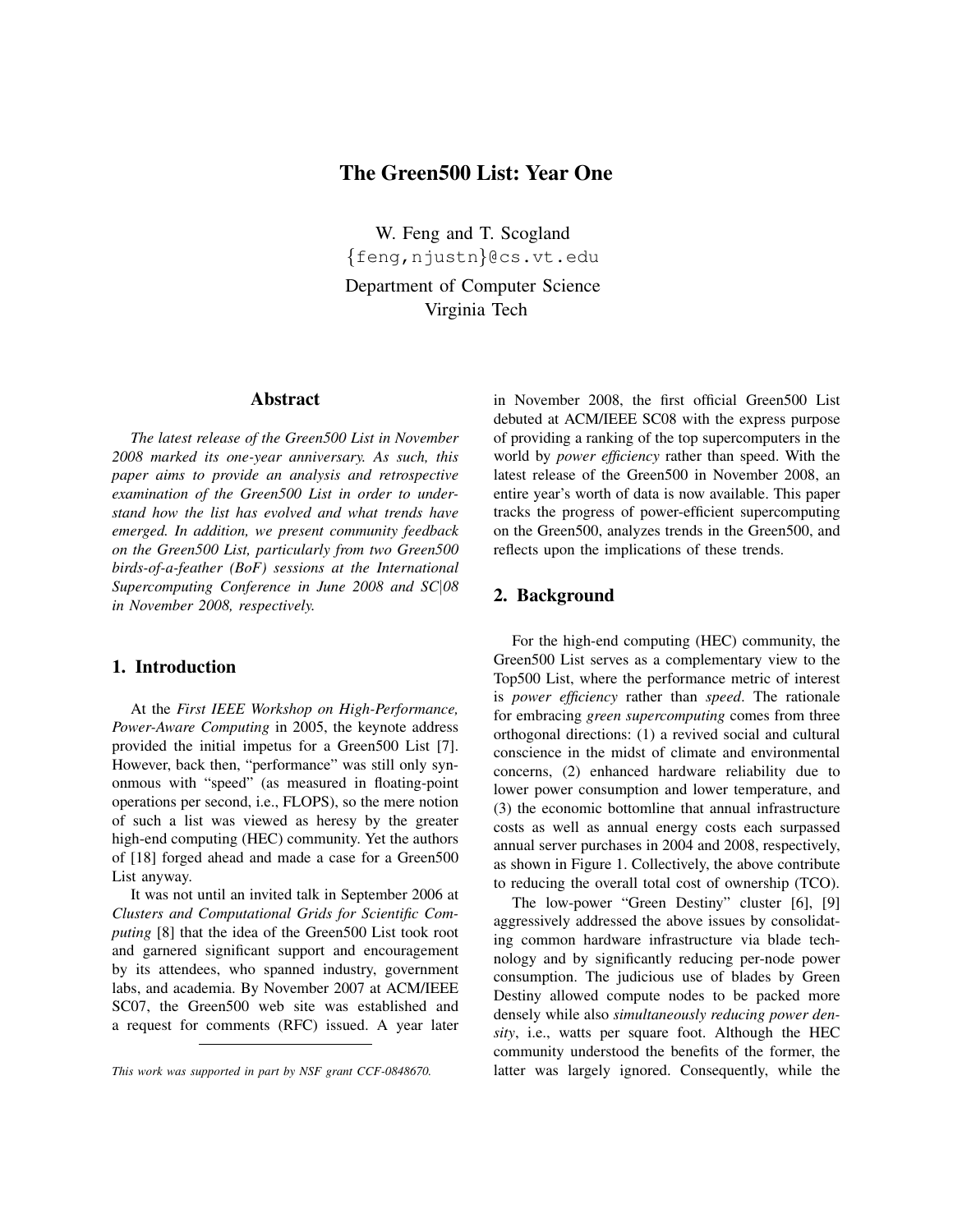

**Figure 1. Annual Amortized Costs in the Data Center [4]**

advent of server blades created more densely-packed components, it also resulted in a substantial and fasterthan-expected increase in the power density, as shown in Figure 3.

Initially, managing this increased heat density simply entailed increasing fan speed or fan quantity or adopting heat pipes in order to more aggressively dissipate the heat. However, with the power density of contemporary processors exceeding that of a nuclear reactor, as shown in Figure 2, this approach quickly reached its limits. Newer high-end computers already adopt alternative cooling strategies such as chimneys [13], indoor water cooling [17], immersion in inert gas [5], and natural *open-air* cooling [3]. Alas, these new approaches do *not* come free. Again, as noted in Figure 1, the annual financial burden to operate and maintain the infrastructure that houses these high-end compute servers surpassed the annual cost of the new servers themselves in 2004.

In addition to the economic impact of excessive energy consumption, the environmental impact has also affected the HEC community — including datacenters, ranging from the Google, Microsoft, and Yahoo! to the more pedestrian industries of pharmaceuticals, insurance, and manufacturing [14]. While such datacenters and HEC facilities were previously immune to egregious energy consumption, this is no longer the case.

To this end, major players in the datacenter and HEC markets often negotiate energy deals with electricity suppliers to build or upgrade power substations, near or immediately next to, their computing facilities.



**Figure 2. Moore's Law for Power Consumption [12]**



**Figure 3. ASHRAE Heat-Density Projection [2], [16]**

Examples include, but are certainly not limited to, the following: Los Alamos National Laboratory [23], Oak Ridge National Laboratory [24], National Center for Supercomputing Applications [15], and National Security Agency [10], [19]. Alternatively, when not enough power infrastructure can be built at or near computing facilities, many companies *move* their computing facilities to the power source, e.g., Google [1], [14] and Microsoft [27].

However, the notion of simply "feeding the beast" is not a sustainable solution as the demand for energy continues to grow rapidly. Instead, the power efficiency of these systems needs to be increased to more effectively make use of electricity, as existing centers are constrained by the physical wattage entering the building. This issue is particularly important to those centers located in megacities that are already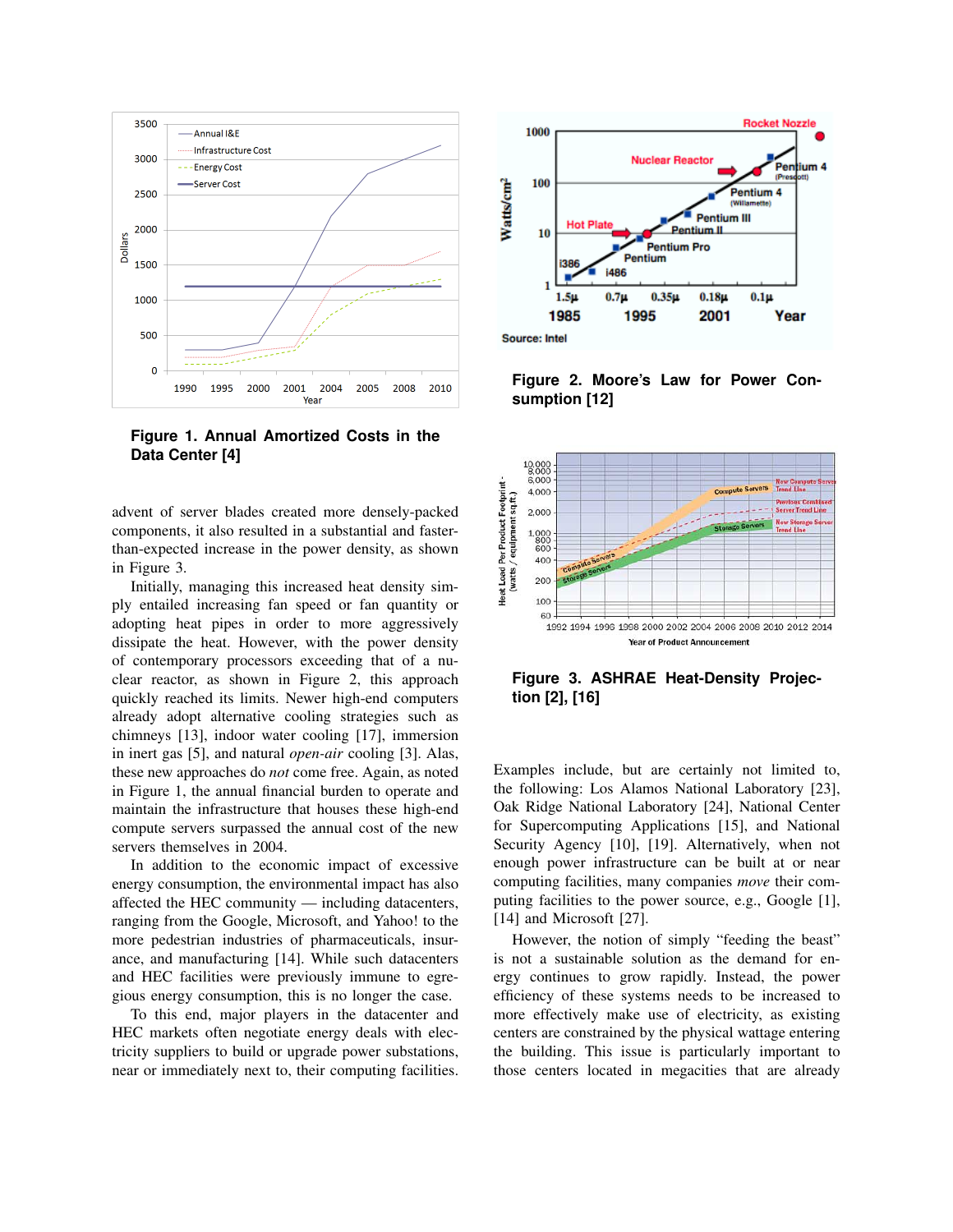struggling with energy demand like New York, Tokyo, and Shanghai. To this end, power-efficient computing consortiums and projects are attracting the attention of the populace and supercomputer vendors to reduce this burden and to more efficiently utilize the energy available. A sampling of the many programs that have started are Energy Star [21], SPECPower [25], Green Data Centres [22], ClimateSavers [26], 80-Plus [20], and of course, the Green500 [11].

# 3. An Analysis of the Green500

In this section, we present an analysis of the data that we have collected over the first year of the Green500.

### 3.1. Overall Power Efficiency

Since the first official release of the Green500 in November 2007, the overall power efficiency of the machines on the Green500 has improved dramatically, particularly the top half of the list. Figure 4 shows the maximum and average power efficiency of each of the Green500 releases in its first year of existence.



# **Figure 4. Maximum and Average Power Efficiency per Green500 Release**

The majority of the improvement, however, has been confined to the very top of the list, where a relatively small set of machines pulls the mean power efficiency well above the median power efficiency, as shown in Figure 5. In each list, the distance between the mean and median has increased from the previous release, as shown in Figure 4. In November 2007, the difference is only 9.7 MFLOPS/W; in June 2008, it increases to 26.49 MFLOPS/W; in November 2008, the difference is 32.91 MFLOPS/W, which is also shown in Figure 5.



**Figure 5. Power Efficiency by Green500 Rank**

For the November 2007 list, the most efficient machine on the Green500 registered 357 Mflops/W. This improved to 488 Mflops/W in June 2008 and then 536 Mflops/W in November 2008. *Thus, in year one of the Green500, the power efficiency of the top-ranked machine improved by more than 50%.*

The average power efficiency of the Green500 also improved substantially from 60 Mflops/W in November 2007 to 90 Mflops/W in June 2008 to 98 Mflops/W in November 2008, which translates into a *63% improvement in the average power efficiency of the Green500*.

If we consider the aforementioned improvements in the context of Moore's Law and its corollaries (i.e., doubling of a metric every 18 months or 75% improvement per year), the Green500 List shows initial indications of a similar tracking to Moore's Law, at least with respect to average power efficiency. Perhaps the main reason why the improvement falls short of 75% is due to the fact that nearly half the machines on the list still do *not* report their actual power numbers, thus artifically suppressing actual improvements in power efficiency. If we only consider the reporting Green500 machines, the average power efficiency improved by approximately 75% in 2008.

#### 3.2. Power Efficiency vs. Speed

Figures 6 and 7 plot power efficiency (MFLOPS/W) versus speed (Top500 Rank) for June 2008 and November 2008, respectively. The overall distribution in both graphs is quite astounding. Quite a few machines at the top of each list are at the bottom of the other. For instance, on the June 2008 list, the Fraunhofer ITWM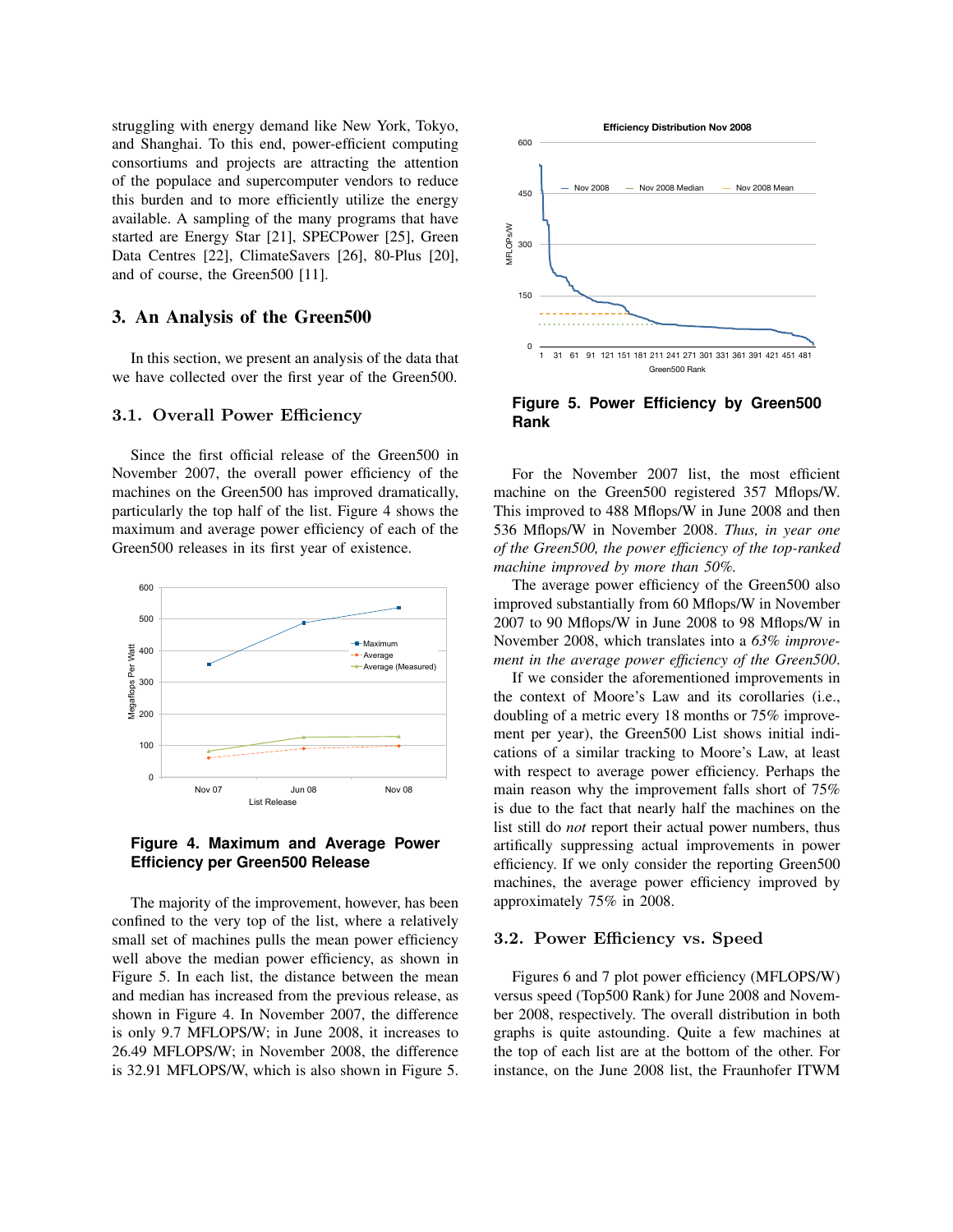BladeCenter QS22 Cluster with PowerXCell 8i 3.2 Ghz achieves a whopping 488.14 MFLOPS/W to place it at #1 on the Green500 List but is a mere #464 on the Top500 List. See the upper- and right-most circle in Figure 6.

In addition, with the circles denoting specialized (custom) architectures such as Blue Gene/P, Blue Gene/L, and BladeCenter QS22 with PowerXCell, we note that specialized architectures are significantly more power efficient than their commodity counterparts. In fact, the green circles that are near 500 MFLOPS/W are the BladeCenter QS22 Clusters with PowerXCell processors. The next group of green circles that occur at roughly 375 MFLOPS/W are the Blue Gene/P machines. Finally, the last group of green circles that reside at 210 MFLOPS/W are for the Blue Gene/L machines.

Also notable in both Figures 6 and 7 is that commodity architectures have caught up to the specialized architectures, e.g., see the "x" data points between the Blue Gene/L and Blue Gene/P solutions. Additional information on this is presented in Section 3.4.



**Figure 6. MFLOPS/W vs. Top500 Rank, June 2008**

### 3.3. Power vs. MFLOPS/W

Figure 8 shows that the "Jaguar - Cray XT5" machine and the "Thunder - Intel Itanium2 Tiger4" machine consume the largest and second largest amount of total power of all the supercomputers on the Green500 List, respectively. While Jaguar makes up for its large power consumption by delivering significant enough performance to elevate its Green500 ranking to #79, Thunder does *not*, and consequently, wins the "Lanterne Rouge" for power efficiency by ranking #500



**Figure 7. MFLOPS/W vs. Top500 Rank, Nov 2008**

on the Green500. In contrast, the BladeCenter QS22, Blue Gene/P and Blue Gene/L machines continue to lead the way in power efficiency, as shown in Figure ??.



**Figure 8. Total Power Consumption vs. MFLOPS/W**

# 3.4. Commodity Catches Custom

Over the past year, IBM Blue Gene/L and Blue Gene/P and IBM BladeCenter QS22 machines have set the bar for power efficiency. With respect to the custombuilt BlueGene machines, the L models deliver approximately 210 Mflops/W while the P models deliver about 370 Mflops/W.

As of the June 2008 list, the energy efficiency of commodity machines based on Intel's 45 nm low-power quad-core Xeon reached as high as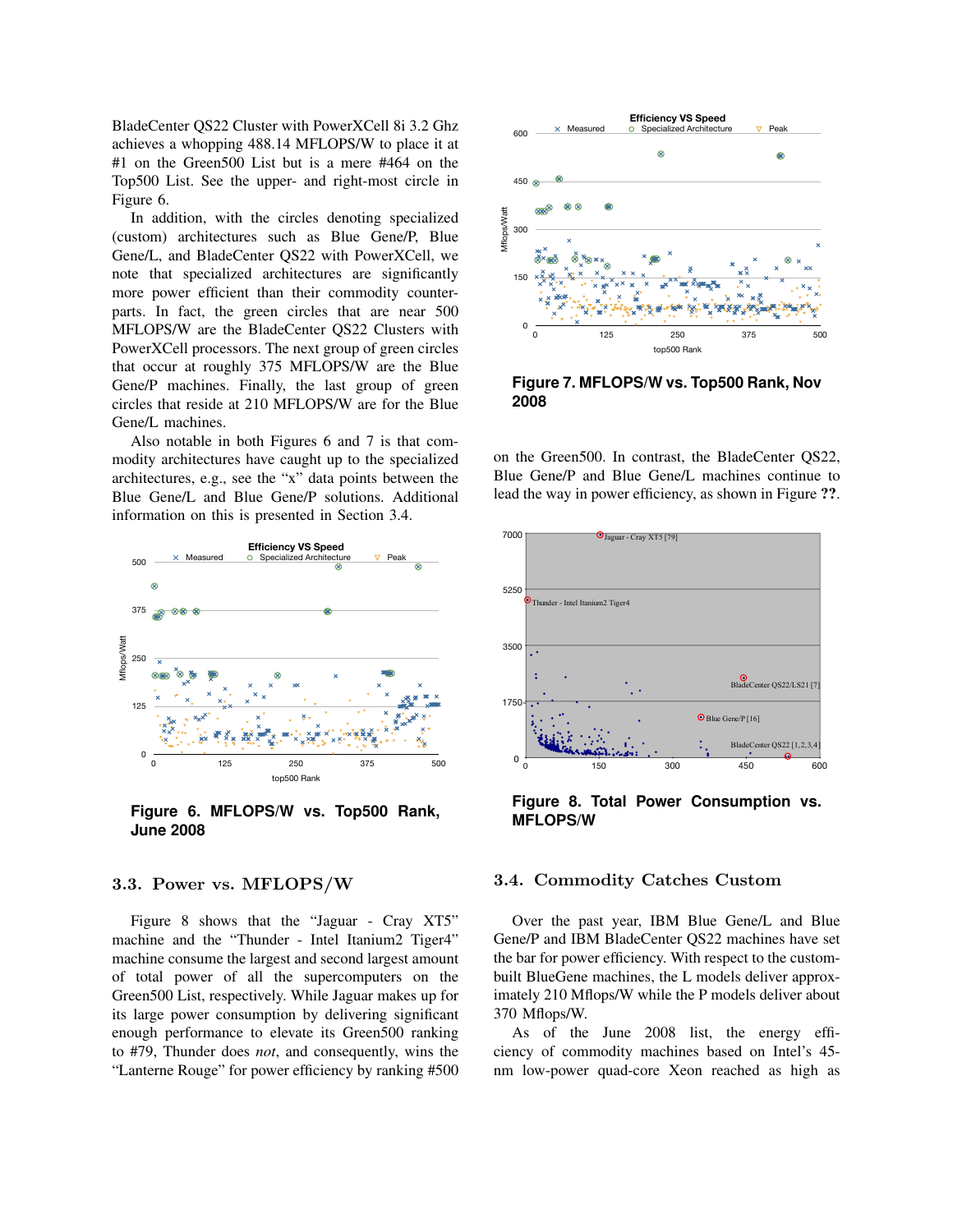265 Mflops/W, thus surpassing the IBM Blue Gene/L machines, which debuted in November 2004. These data points can also be seen in Figures 6 and 7.

#### 3.5. Power Consumption by Country

As expected, the total power consumption of the machines on the Green500 list continues to increase. Since the last Green500 announcement in June 2008, the total power consumption grew 17.5% from 170.6 MW to 200.4 MW. Figure 9 shows the top 10 countries ranked by total power consumption. The range of total power consumption by the top 10 changed from [2.2, 97.6] MW in June 2008 to [2.0, 126.0] MW in November 2008.



**Figure 9. Top Ten Countries Ranked by Aggregate Power Consumption**

The largest power consumer is the United States. This not surprising since 58.2% of all the systems listed on the Green500 are from the U.S. Nevertheless, its aggregate power consumption grew 29.1% from 97.6 MW to 126.0 MW over the last six months the second largest increase of any country. This despite only a 12.8% increase in the number of installations. The mean power consumption per site increased by 14.5% from 378.2 KW to 433.0 KW. Thus, the increase in power consumption results from a nearly equal combination of the above two factors.

The country with the greatest relative increase in total power consumption is China. Between June 2008 and November 2008, the power consumed by the Chinese machines on the Green500 increased from just under 1.9 MW to 5.8 MW, an increase of 298%. Although the number of installation sites grew by a healthy 25%, the majority of the increase came from

an dramatic increase in capacity per site with the mean power consumption per site increasing from 161.9 KW to 386.1 KW, an increase of 238.4%. Thus, for China, the main contributor to the increase in power consumption is the installation of more powerful machines with a lesser contribution from the increase in the number of sites.

Of the countries shown in Figure 9, number of installations ranging from 12% to 33%. However, the greatest increase in the number of installations over the last six months come from Poland, Mexico, Italy, and Brazil, who all doubled the number of machines.

# 3.6. Overall Observations

The FLOPS/watt distribution is still skewed from top to bottom. While the energy efficiency of the top-ranked Green500 machine has improved by nearly 180,000,000 FLOPS/watt since November 2007, the bottom-ranked Green500 supercomputer has only improved by approximately 400,000 FLOPS/watt.

Overall, the Mflops/watt distribution of the Green500 is skewed with only 28% of the machines achieving more than 100 Mflops/watt (up from 14% last November 2007).

Finally, 15% of the most power-hungry supercomputers on the Green500 consume more than half the total power of all the supercomputers on the Green500.

#### 4. Community Feedback

During the first official year of the Green500 from November 2007 to November 2008, the organizers of the Green500 List were fortunate to be able to hold two Green500 birds-of-a-feather (BoF) sessions, one at the International Supercomputing Conference in June 2008 and one at SC08 in November 2008.

The two BoFs sought to solicit feedback from the high-end computing (HEC) community. Rather than have the organizers of the Green500 dictate what the Green500 List should be, the organizers sought to give a voice to the community and have the community help to drive the list.

Overall, the recommendations derived by the Green500 BoFs include the following:

- 1) *What to Measure?* Continue to focus on the power efficiency of the machine and do *not* consider the cooling facilities or the accompanying infrastructure.
- 2) *What Machines to Include?* Expand the Green500 List to be more than just a re-ordering of the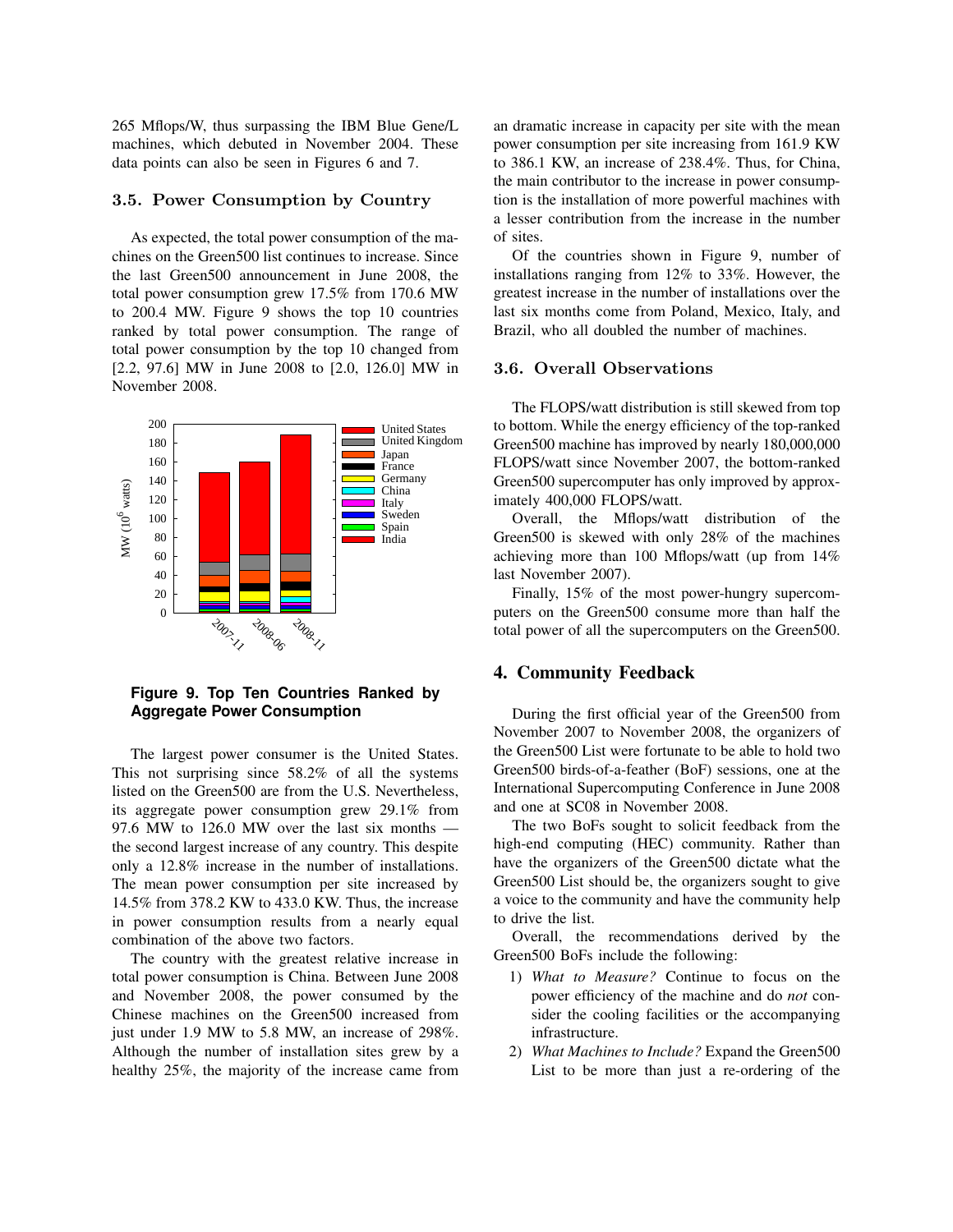TOP500 List ranked by power efficiency in FLOPS per watt.

- 3) *What Benchmark(s) to Use?* Identify a different benchmark (or benchmark suite) that more appropriately stresses and captures the performance of the entire machine.
- 4) *What Metric to Use?* Use a different performance metric to evaluate energy efficiency.
- 5) *How to Present?* Enable different ways to view the Green500 data.

What to Measure? While including cooling and other infrastructure into the power measurement for the Green500 List was requested initially by several in the HEC community, further discussion made it clear that doing so would *not* be advisable. Reasons include (1) a desire to separate rating the power efficiency of the machine from the power efficiency of the cooling system, (2) *existing* difficulty in obtaining all the actual power numbers for machines on the list, difficulty that would be exacerbated by asking for cooling numbers, and (3) difficulty in identifying the cooling footprint for a single supercomputing machine as many institutions use the same cooling system to cool multiple supercomputing machines.

What Machines to Include? Two specific recommendations came out of this discussion: (1) lower the entry bar for the Green500 to a commodity supercomputer rather than a TOP500 supercomputer, and (2) create a sublist called the "Little Green500" that allows for supercomputers — which were either not fast enough to make the TOP500 list or could not abide by the arguably stricter TOP500 run rules that do not allow mixed precision floating point, e.g., GPGPU — to participate in being green.

What Benchmarks to Use? This issue was perhaps the most controversial in both BoFs. What it boils down to is "doing the right thing" versus "being pragmatic." While it has long been acknowledged that the Linpack benchmark of the TOP500 is not the "be all end all" benchmark, alternative benchmarks such as the HPC Challenge Benchmarks have arguably failed to "catch on." Why? Pragmatically, running the Linpack benchmark is relatively easy to do and tune. In contrast, the HPC Challenge Benchmarks require such a significant time investment that there are only 198 machines listed, of which many are missing numbers for certain benchmarks. In short, while the Green500 seeks to stay true to its ideals, the Green500 List must also take a pragmatic approach to ensure continued participation. For these reasons, the Green500 List will likely remain with Linpack for the foreseeable future but create an exploratory sublist, like the aforementioned "Little Green500."

What Metric to Use? For now, this metric will stay with FLOPS per watt, particularly in light of its seemingly widespread acceptance now. Two other performance metrics, however, deserve consideration as well: the energy-delay (ED) product and the Green Computing Performance Index (GCPI).

How to Present? Currently, there really exists only one way to view the list — in rank order. However, vendors and HEC researchers alike have asked for alternative views to the data, e.g., sorted by vendor, sorted by processor, and sorted by machine type.

# 5. Conclusion

The November 2008 release of the Green500 List marked its one-year anniversary. With a year's worth of collected data, this paper sought to study the Green500 List in more detail in order to understand how the list has been evolving and what trends that we should be paying attention to. We summarize our findings in this paper as follows:

- The overall power efficiency (on average) has improved in a manner that tracks with Moore's Law, i.e., the average power efficiency of the Green500 doubles every 18 months.
- The power efficiency of commodity machines on the Green500 now surpass the power efficiency of the custom-built IBM BlueGene/L.
- China, India, and the United States are by far the largest power consumers. In addition, China shows astronomical growth in its power appetite.

# Acknowledgements

The authors would like to thank Jeremy S. Archuleta and Mark K. Gardner for their preliminary contributions to the paper as well as Kirk Cameron for his support in sustaining the Green500 List.

Thanks to Supermicro for generously sponsoring the Green500 List and for contributing to the green movement.

Finally, the authors also wish to thank the Green500 community for their continued support and feedback, particularly those participants at the Green500 BoFs in 2008.